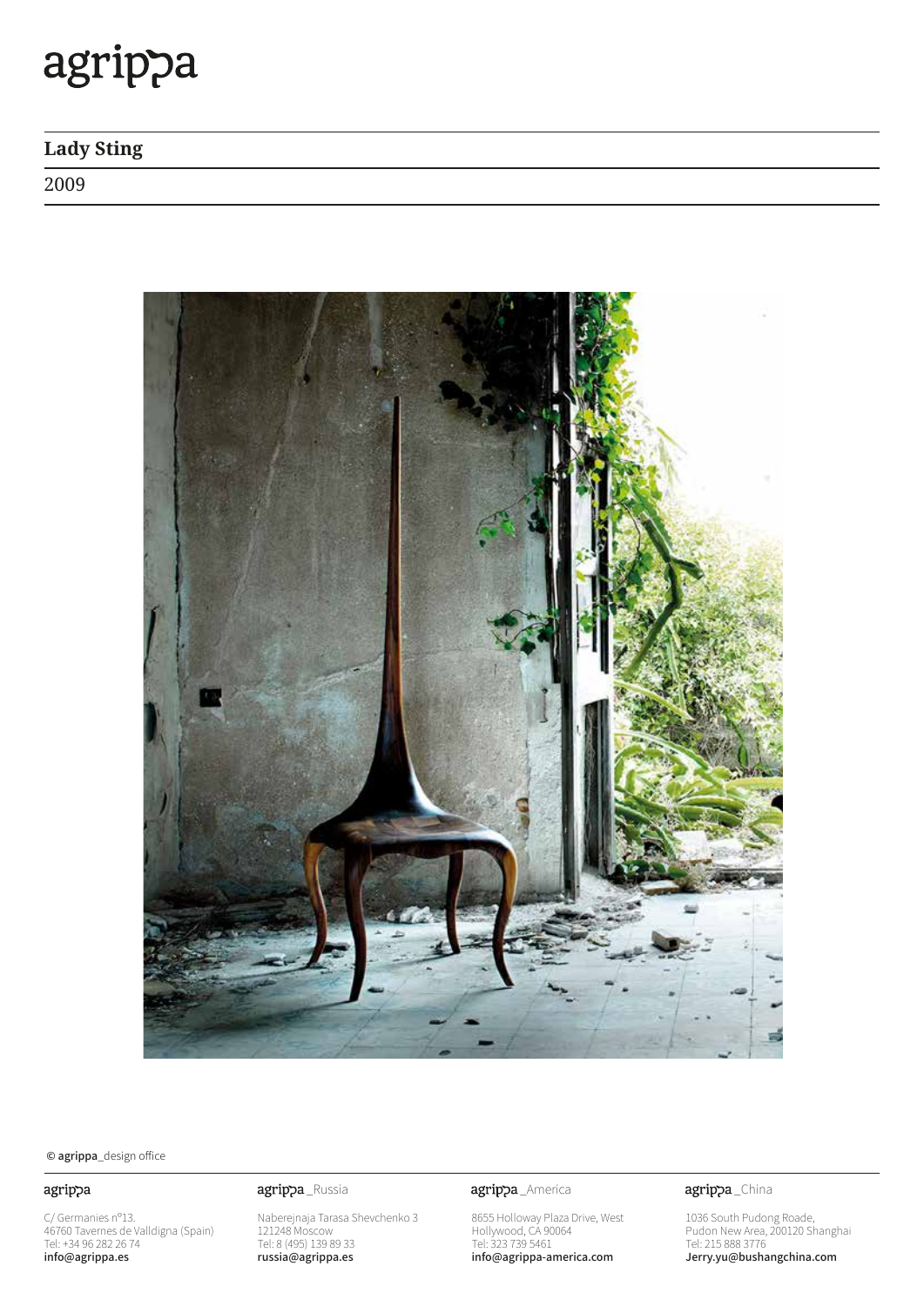# agrippa

| Lady Sting |  |  |  |
|------------|--|--|--|
| 2009       |  |  |  |

The Lady Sting chair is produced by artisans that have perfected the art of woodworking.

Made in American Walnut, European Oak, European Ash our (gold leaf, silver leaf, bronze leaf our matt laquered, gloss laquered.

This chair seemingly defies the laws of ergonomics, standing as a symbolic and aesthetic element.

La siilla Lady Sting es producida por artesanos que han perfeccionado el arte de la ebanistería. Hecho en nogal americano macizo, roble , fresno o tilo ( pan de oro, pan de plata, laca brillo o mate). Esta silla aparentemente desafía las leyes de la ergonomía, permaneciendo como un símbolo y elemento estético.

#### Shipment information

| Qty                                        | 1 box                                            |                                    |
|--------------------------------------------|--------------------------------------------------|------------------------------------|
| Volume                                     | 0,75 m <sup>3</sup> / 26,48 ft <sup>3</sup>      |                                    |
| Gross weight                               | 60 kg. / 132,27 lb. wallnut                      | 42kg. / 92,42 lb. gold_bronze leaf |
| Item dimension<br>(height x width x depth) | 189 x 66 x 60 cm.<br>74,40 " x 25,98 " x 23,62 " |                                    |













50 cm. / 19,75"

### © agrippa

#### agrippa

C/ Germanies nº13. 46760 Tavernes de Valldigna (Spain) Tel: +34 96 282 26 74 info@agrippa.es

Naberejnaja Tarasa Shevchenko 3 121248 Moscow Tel: 8 (495) 139 89 33 russia@agrippa.es

#### \_Russia \_America

8655 Holloway Plaza Drive, West Hollywood, CA 90064 Tel: 323 739 5461 info@agrippa-america.com

#### agrippa\_China

1036 South Pudong Roade, Pudon New Area, 200120 Shanghai Tel: 215 888 3776 Jerry.yu@bushangchina.com